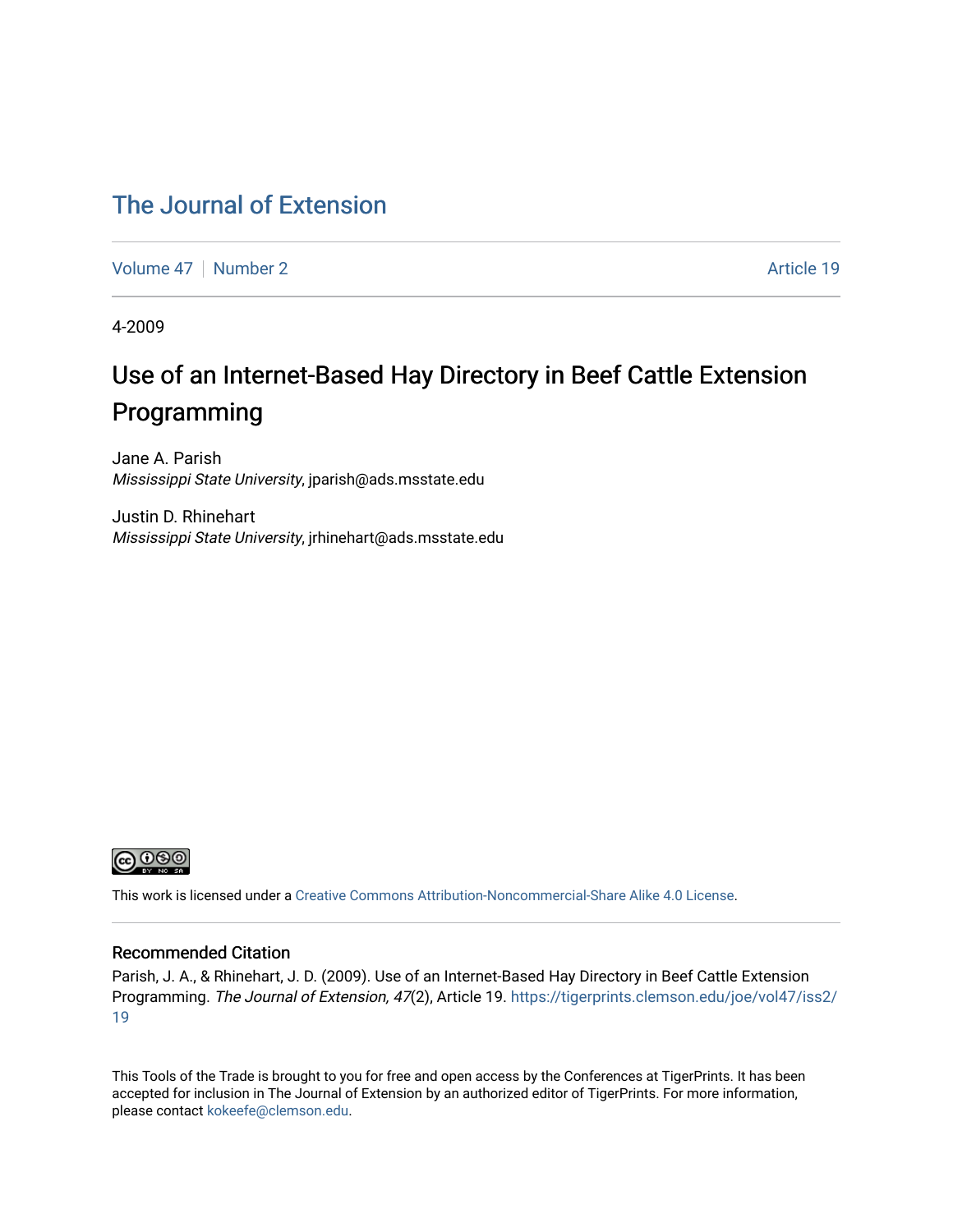

## **April 2009 Volume 47 Number 2 Article Number 2TOT4**

[Return to Current Issue](http://www.joe.org:80/joe/2009april/)

# **Use of an Internet-Based Hay Directory in Beef Cattle Extension Programming**

#### **Jane A. Parish**

Associate Professor Extension Beef Cattle Specialist [jparish@ads.msstate.edu](mailto:jparish@ads.msstate.edu)

**Justin D. Rhinehart**

Assistant Professor Extension Beef Cattle Specialist [jrhinehart@ads.msstate.edu](mailto:jrhinehart@ads.msstate.edu)

Department of Animal and Dairy Sciences Mississippi State University Mississippi State, Mississippi

**Abstract:** Commodity directories are often considered services but can also be used to collect current information for use in Extension programming efforts. An Internet-based hay directory was established in response to beef cattle producer requests. Mississippi Hay Directory listing criteria and submission methods were chosen by Extension personnel to collect statewide hay production demographics and producer communication method use information. Analysis of directory listings over a 2-year period provided Extension personnel with valuable information for future producer education efforts. Directory evaluation results indicate that it was successful in achieving its objectives. Directory use by producers exceeded expectations and continues to expand.

## **Introduction**

An Internet-based hay directory was initiated by the Mississippi State University Extension Service in July 2006. The directory began in response to beef cattle producer requests during a period of drought and hay scarcity in Mississippi. Extension beef cattle specialists developed specific listing criteria and collected directory information over a 2-year period to obtain demographics about Mississippi hay production for use in Extension programming. Multiple directory listing submission methods were offered to gauge producer use of these different communication methods. This information assisted Extension personnel in planning future producer communications. Data submitted through the Mississippi Hay Directory also facilitated the identification of educational needs of forage producers. Producer use of the directory increased throughout the study period.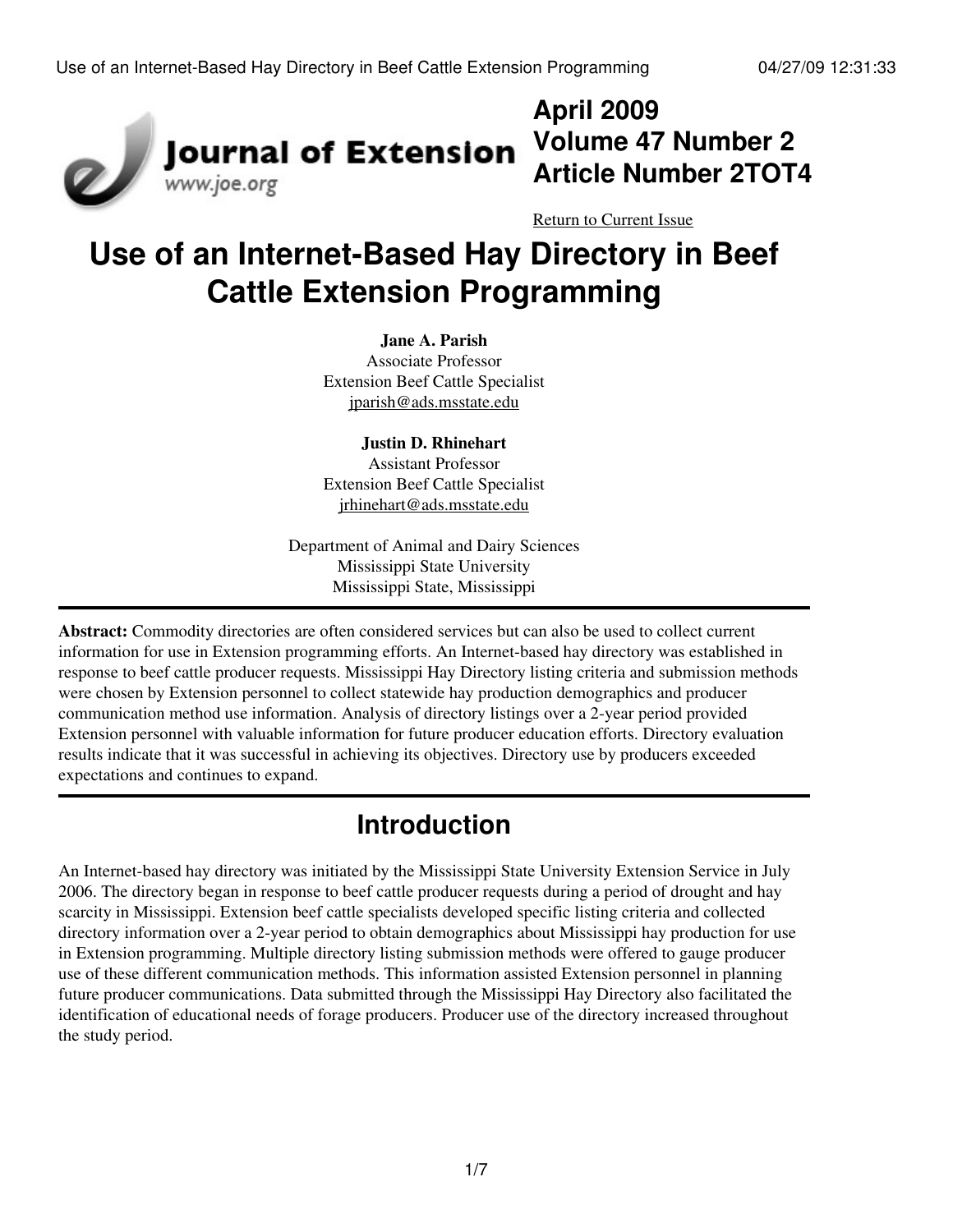### **Mississippi Hay Directory Development**

Mississippi State University Extension Service personnel designed the Mississippi Hay Directory listing criteria to include key demographics regarding hay production in the state. A listing form appears in Figure 1. Information requested from hay producers included specific details in the following categories.

- 1. Producer contact information
- 2. Forage species
- 3. Quantity of hay offered
- 4. Bale type and size
- 5. Services offered
- 6. Pricing method
- 7. Additional hay description

**Figure 1.** Mississippi Hay Directory Listing Submission Form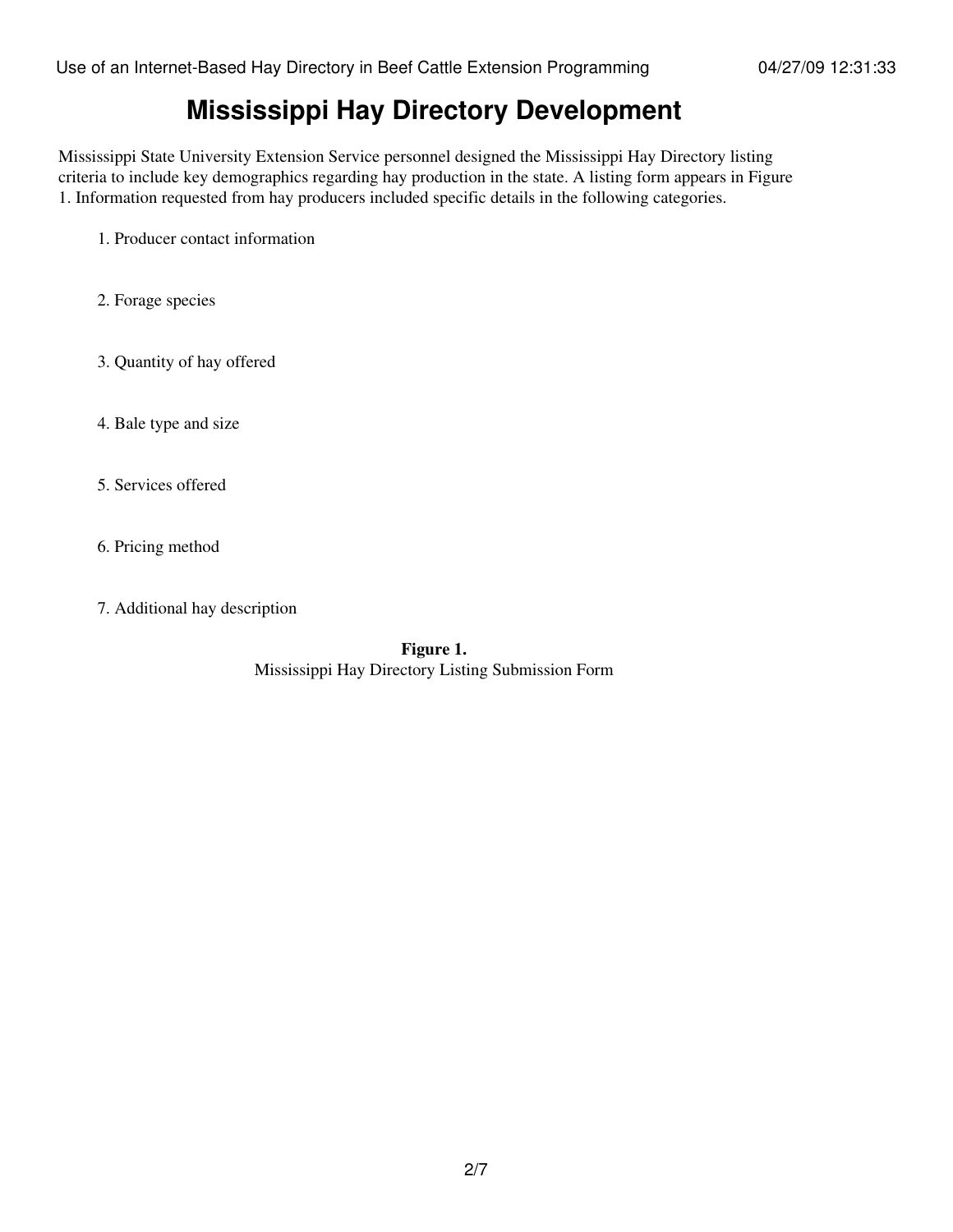#### Use of an Internet-Based Hay Directory in Beef Cattle Extension Programming 04/27/09 12:31:33

|                                                                                                                                                                                                                                             |                    |             |        |                                                      | <b>Listing Submission Form</b>                                  |                      |                        |                                                                              | Submit by Email                          |
|---------------------------------------------------------------------------------------------------------------------------------------------------------------------------------------------------------------------------------------------|--------------------|-------------|--------|------------------------------------------------------|-----------------------------------------------------------------|----------------------|------------------------|------------------------------------------------------------------------------|------------------------------------------|
| Contact Name                                                                                                                                                                                                                                |                    |             |        |                                                      |                                                                 |                      |                        |                                                                              |                                          |
| Farm Name                                                                                                                                                                                                                                   |                    |             |        |                                                      |                                                                 |                      |                        |                                                                              |                                          |
|                                                                                                                                                                                                                                             | Street<br>City     |             |        |                                                      |                                                                 |                      |                        |                                                                              |                                          |
| Address                                                                                                                                                                                                                                     | State              | Mississippi |        |                                                      |                                                                 |                      |                        | Zip Code                                                                     |                                          |
|                                                                                                                                                                                                                                             | Mississippi County |             |        |                                                      |                                                                 |                      |                        |                                                                              |                                          |
| Daytime Phone                                                                                                                                                                                                                               |                    |             |        |                                                      |                                                                 | <b>Evening Phone</b> |                        |                                                                              |                                          |
|                                                                                                                                                                                                                                             |                    |             |        |                                                      |                                                                 | E-mail Address       |                        |                                                                              |                                          |
|                                                                                                                                                                                                                                             |                    |             |        |                                                      |                                                                 |                      |                        |                                                                              |                                          |
| Fax Number<br>List all hay types that are available (ex: 300 bales 2nd cut bermuda; 100 bales mixed grass)<br>List bale type and approximate<br>bale size. (Check all that apply)<br>What services are available?<br>(Check all that apply) |                    |             |        | Small squares<br>Large rounds<br>Forage test results | 45-55 lbs.<br>$4' \times 5'$<br>Pre-purchase for later delivery |                      | $-$ 55-65 lbs.<br>75x5 | $-65-75$ lbs.<br>$-5x6$<br>Delivery within<br>Buyer must pick up hay at farm | $575$ lbs.<br>miles                      |
|                                                                                                                                                                                                                                             | Priced by:         |             |        | $\Box$ Ton                                           | Pre-purchase for later pick-up by buyer<br>Negotiable           |                      |                        |                                                                              | C Loading for buyers with advance notice |
| Additional hay<br>description, if any:                                                                                                                                                                                                      |                    |             | " Bale |                                                      |                                                                 |                      |                        |                                                                              |                                          |
| By completing this form, I understand that the information provided on this form will be posted on the MSUcares.com website.<br>Listings will expire after 60 days.                                                                         |                    |             |        |                                                      |                                                                 |                      |                        |                                                                              | msucares.com/livestock/beef/mshay.html   |

Clientele utilizing the directory to advertise hay for sale were provided multiple listing submission options, including:

- 1. Completion and submission of portable document format (pdf) form online
- 2. Download and later e-mail submission of online form

3. Fax of printed form

- 4. Mailing of printed form
- 5. Telephone contact for oral submission of data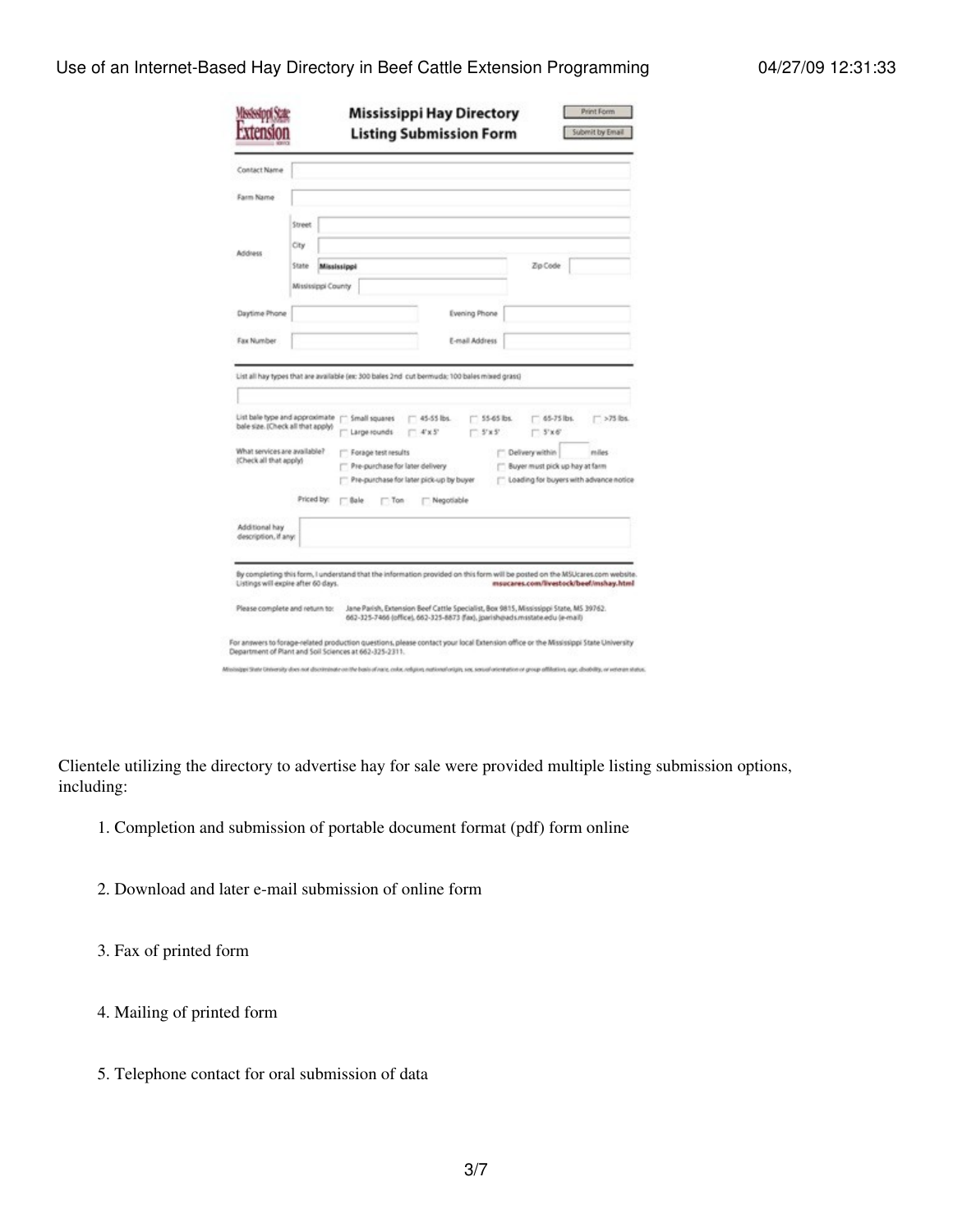Use of an Internet-Based Hay Directory in Beef Cattle Extension Programming 04/27/09 12:31:33

County and area Extension educators were supplied with printed copies of the directory listing submission form and were encouraged by state specialists to assist producers with listing submission upon request. The listing submission form was direct mailed to members of the Mississippi Beef Cattle Improvement Association and distributed at county meetings of the Mississippi Cattlemen's Association during the initial six months of the directory. The Mississippi Cattlemen's Association magazine, *Cattle Business in Mississippi*, included hay directory advertisements in each issue. This publication was distributed 10 times per year to approximately 4,000 persons each issue. Directory guidelines, listing submission forms, and relevant producer education information were posted on the Mississippi State University Extension Service beef cattle Web site <[http://msucares.com/livestock/beef/mshay.html>](http://msucares.com/livestock/beef/mshay.html) along with the directory.

Directory listings were received by state Extension beef cattle specialists. Listings were updated at least weekly and often within 48 hours of listing submission. Thorough review and editing of listing submission information was necessitated by spelling errors, irrelevant information, and listing claims that were deemed inappropriate for the directory.

### **Directory Use**

Directory usage tended to increase over time. Listing submissions doubled in the second year. Listings by month and year appear in Figure 2. Listing submissions increased in the late spring months as hay production increased, steadily increased throughout the summer months coinciding with peak hay production, and then declined throughout the autumn and winter months as hay harvests slowed and supplies were used for winter feeding programs. Listings were received from 78% of Mississippi counties.





Web site usage statistics show that, in the first 15 months of existence, the directory listings were downloaded 12,184 times. In the second year, the directory Web site recorded 8,362 unique page visits. Increased use of the beef cattle Extension Web site also resulted.

### **Communication Method Use**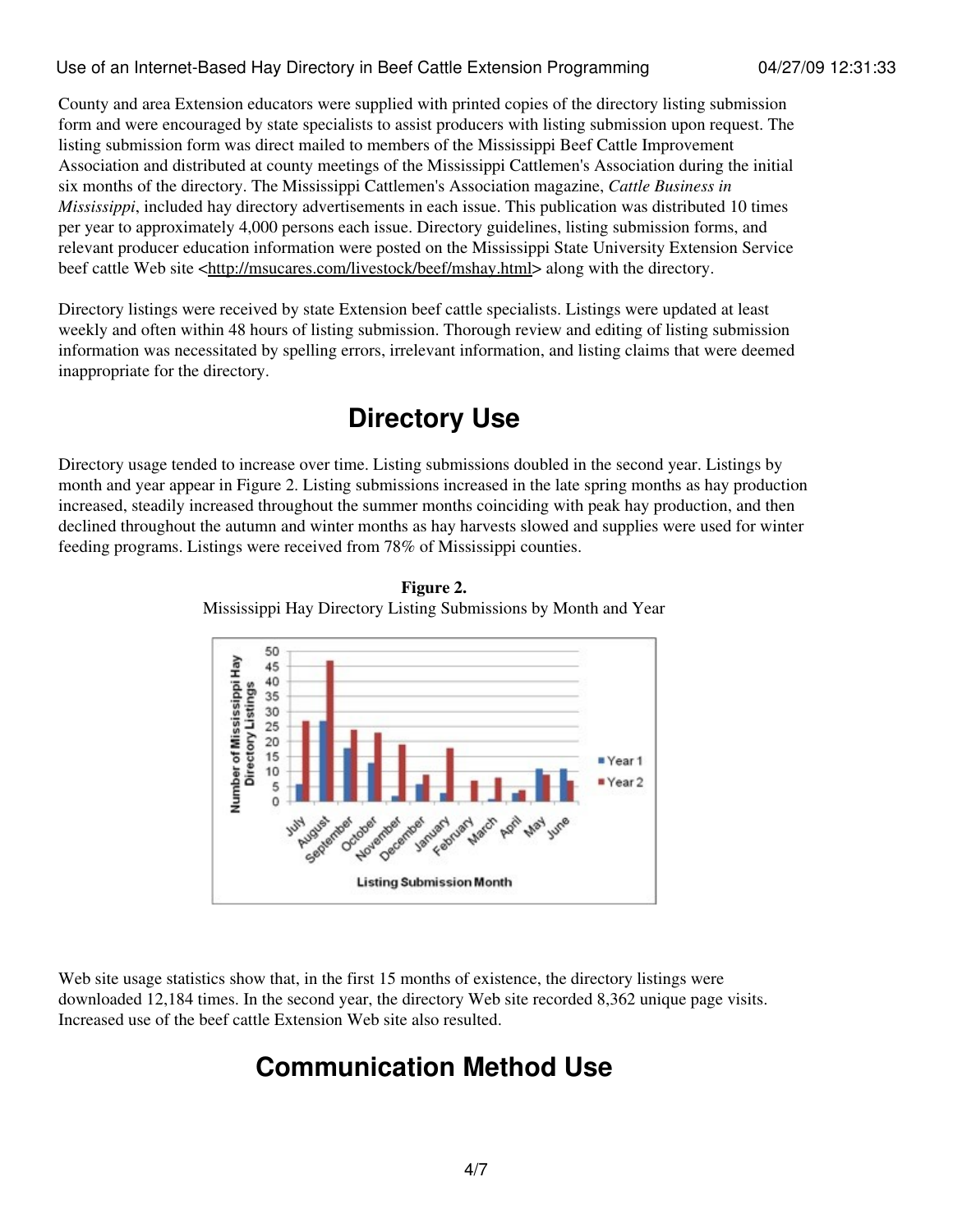#### Use of an Internet-Based Hay Directory in Beef Cattle Extension Programming 04/27/09 12:31:33

Fax submission of hay directory listings was the most utilized method of communication in both the first and second years of the directory. Use of electronic methods of communication (Internet and e-mail submission) accounted for 39.0 percent of listing submissions in year 1 and 42.1 percent of listing submissions in year 2. This indicates that a significant proportion of hay producers are willing to use electronic communication methods. Direct mail and telephone submissions were the least utilized communication methods over the 2-year period (Table 1).

#### **Table 1.**

Mississippi Hay Directory Listing Submissions by Communication Method, July 2006 to June 2008

| <b>Listing</b><br>Communication<br><b>Method</b> | Percentage of<br><b>Listings in Year</b> | Percentage of<br><b>Listings in Year</b> | Percentage of<br><b>Listings in Both</b><br><b>Years</b> |
|--------------------------------------------------|------------------------------------------|------------------------------------------|----------------------------------------------------------|
| Fax submission                                   | $25.0\%$                                 | $43.1\%$                                 | 37.1%                                                    |
| Internet submission                              | $14.0\%$                                 | $30.2\%$                                 | 24.8%                                                    |
| E-mail submission                                | $25.0\%$                                 | 11.9%                                    | 16.2%                                                    |
| Telephone submission                             | 21.0%                                    | $6.9\%$                                  | 11.6%                                                    |
| Direct mail<br>submission                        | $15.0\%$                                 | 7.9%                                     | $10.3\%$                                                 |

### **Hay Production Demographics**

Most hay listings (56.1 percent) offered hay in large round bale packages. Small square bales accounted for 25.7 percent of the listings. Other listings did not denote the bale package. No listings indicated that hay was baled in large square units or as baleage. Of the large round hay bales, the majority (58.8 percent) were four feet wide and five feet in diameter (Figure 3). Figure 4 illustrates that, of the small square hay bales, the majority (56.1 percent) weighed 45 to 55 pounds.



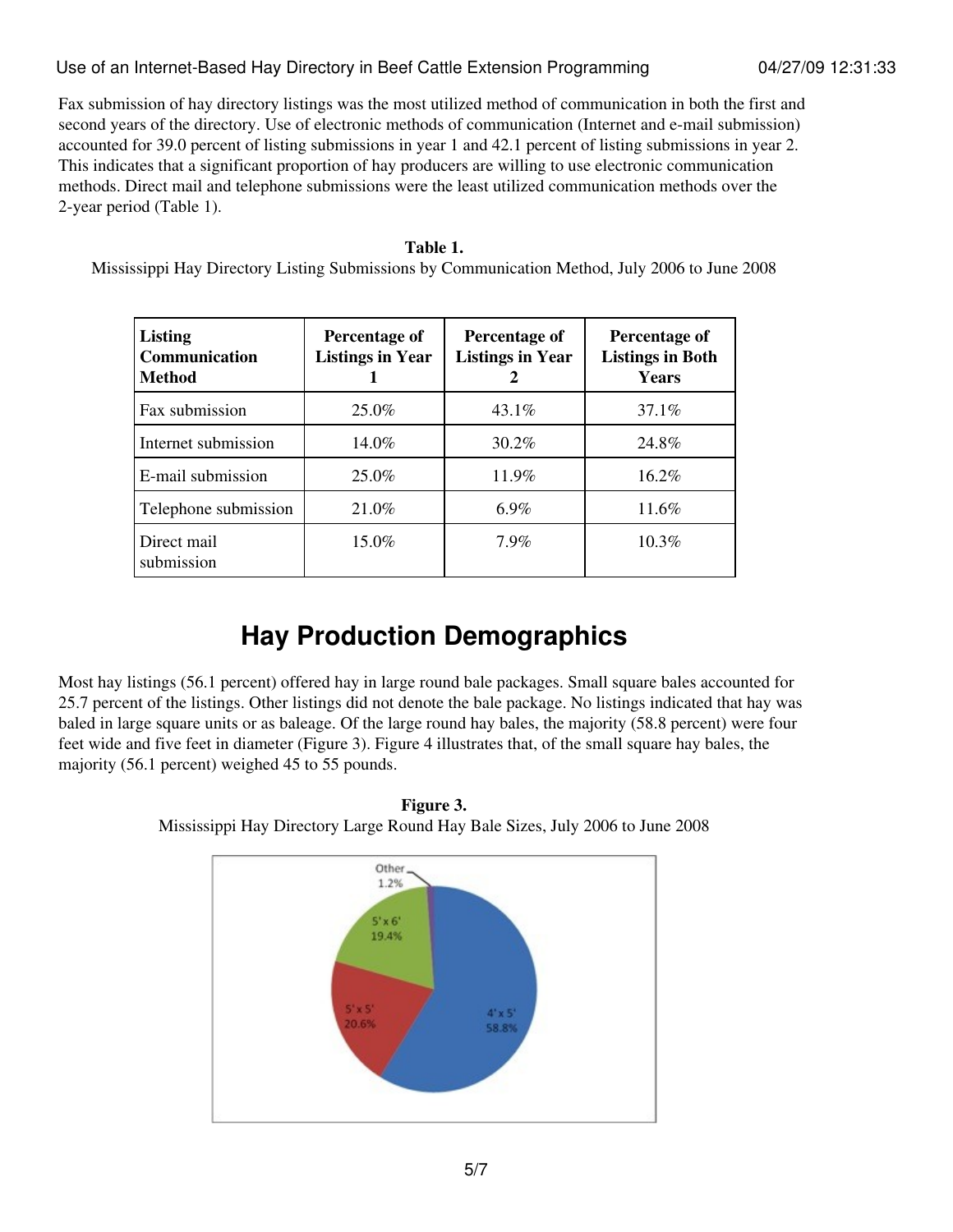

**Figure 4.** Mississippi Hay Directory Small Square Hay Bale Sizes, July 2006 to June 2008

Table 2 summarizes services offered by Mississippi hay suppliers. The most common service offered was loading of hay for buyers. Approximately half of the hay suppliers offered this service. About one in five directory listings specified that pre-purchase arrangements for later pick-up or delivery were offered. Even fewer (16.2 percent) of hay listings stated a willingness to provide delivery services. Of those, the average delivery range offered was 92 miles from the hay source. Only 4.3 percent of hay listings indicated that forage analysis results were available.

**Table 2.** Mississippi Hay Directory Listing Submissions by Services Offered, July 2006 to June 2008

| <b>Service Offered</b>    | <b>Percentage of Listings</b> |
|---------------------------|-------------------------------|
| Loading                   | 52.8%                         |
| Pre-purchase arrangements | $20.5\%$                      |
| Delivery                  | $16.2\%$                      |
| Forage analysis           | $4.3\%$                       |

#### Hay was not priced on a per ton basis in any of the listings. All listings indicating pricing method showed hay priced on a per bale basis. Negotiable prices were offered by 3.0 percent of hay suppliers.

Forage species among directory submissions included bahiagrass, bermudagrass, Johnsongrass, dallisgrass, mixed grass, annual ryegrass, tall fescue, white clover, red clover, arrowleaf clover, crimson clover, ball clover, hop clover, and peanut vines. A minority of listings provided forage cultivar information. Information submitted to the directory indicated needs for producer education in two primary areas: